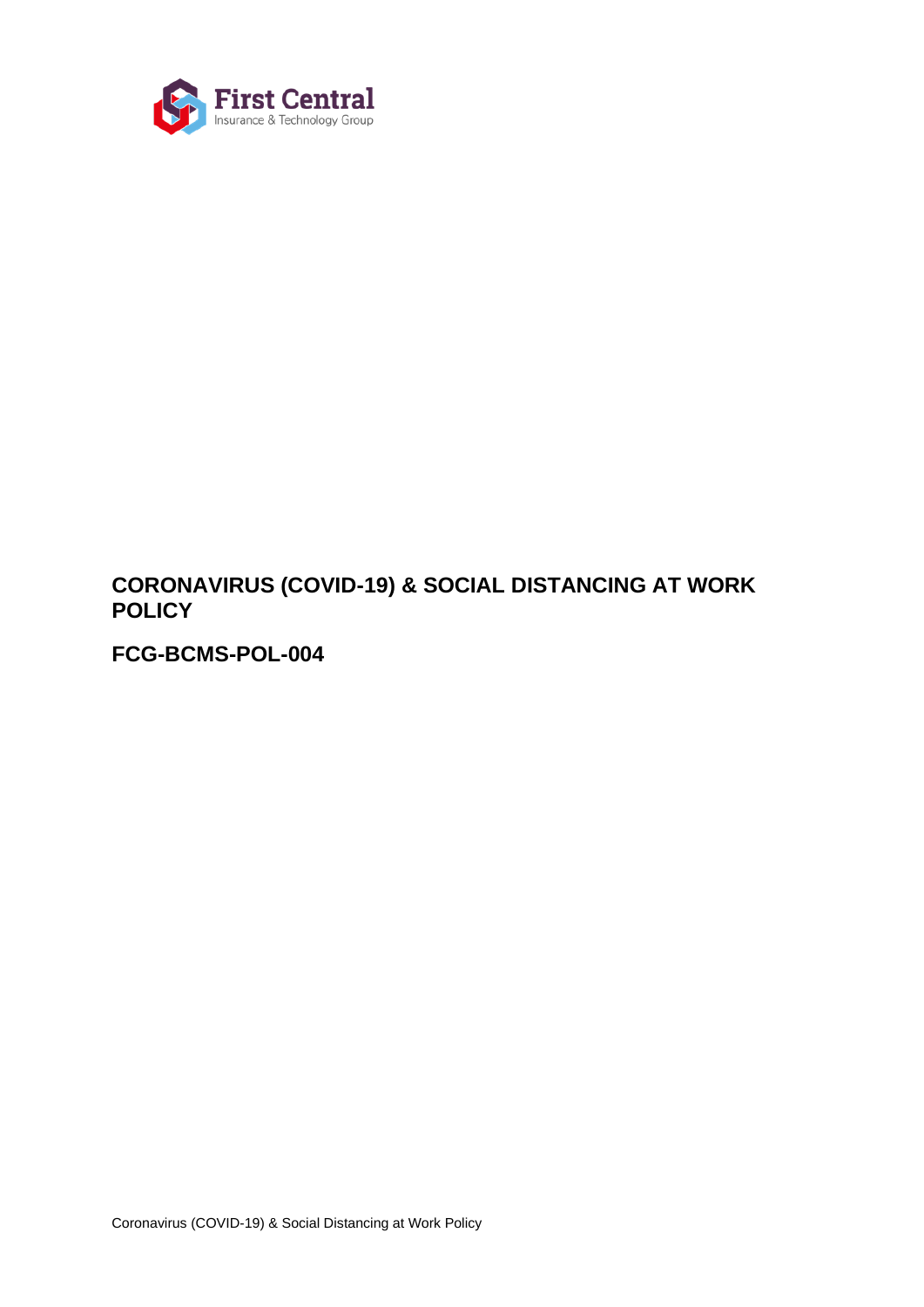

# **Contents**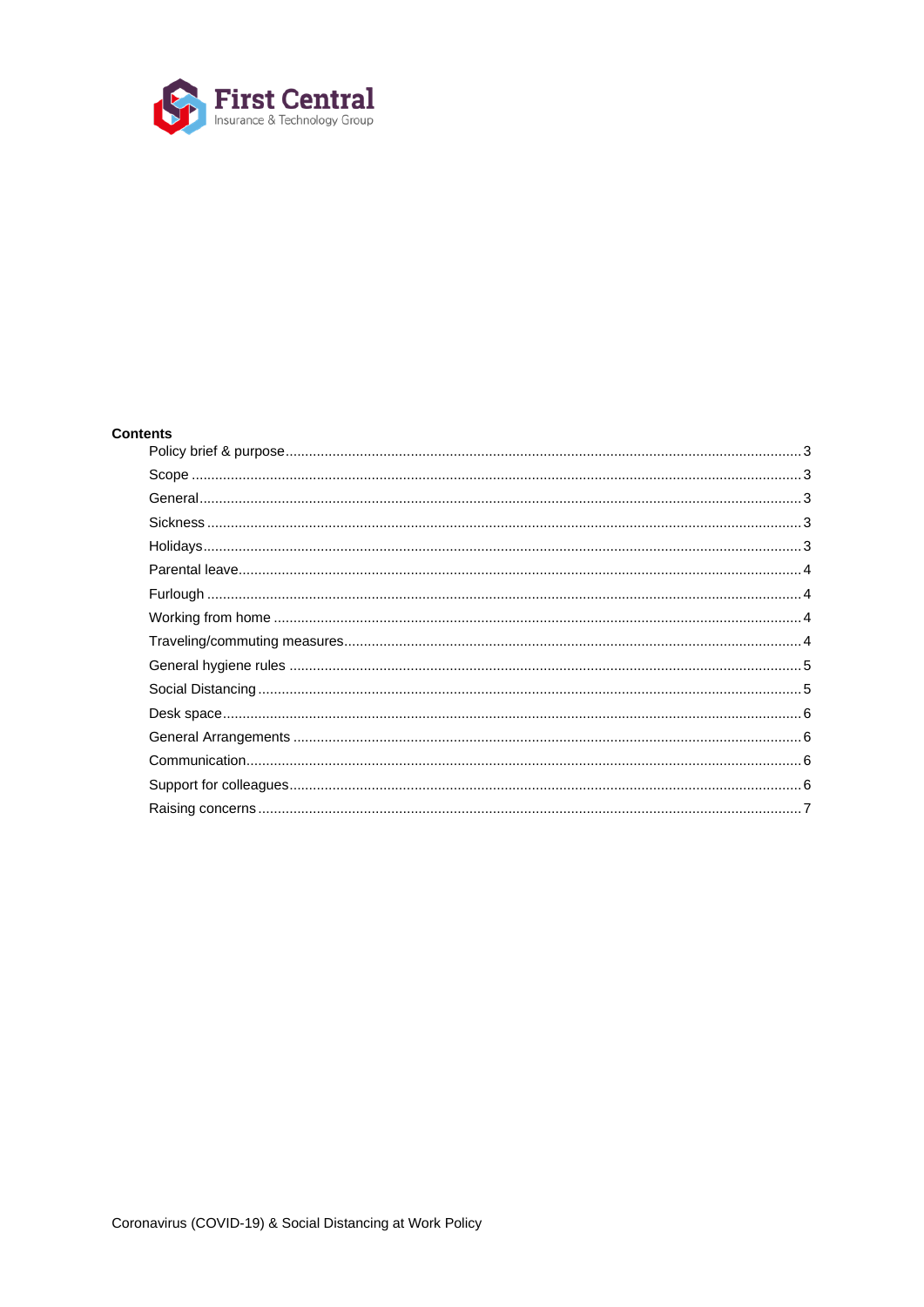

## <span id="page-2-0"></span>**Policy brief & purpose**

This policy sets out our approach to certain aspects of work during Covid-19, as well as our steps for maintaining safety and social distancing at work. It describes the measures we're taking to help prevent the spread of coronavirus and considers applicable government guidance.

It's important that you read this policy, follow its contents diligently and act responsibly and transparently in order to uphold the health precautions set out. We each have a responsibility to ourselves, colleagues and visitors in the current environment, which will involve us having to adjust to new working practices.

It's vitally important that the measures in this policy are strictly followed in order to maintain the health and safety of us all and sustain the successful operation of the business. Failure to adhere to this policy therefore could lead to disciplinary action and in cases of serious breach could lead to sanctions up to and including dismissal.

This policy will be reviewed regularly alongside government guidelines as they continue to develop.

#### <span id="page-2-1"></span>**Scope**

This policy applies to all colleagues and contractors.

#### <span id="page-2-2"></span>**General**

Whether you are required (or permitted) to attend your usual place of work, the measures in place will be determined in accordance with current government guidance, the Covid Alert Level or Local Tiers. There are 5 Covid Alert Levels, where Level One means the disease is no longer present in the UK and Level Five is the most critical. The lower the Covid Alert Level the less strict the measures, the higher the level the stricter the restrictions will be. There are three tiers that will also be applied to local areas, which are Tier 1 – Medium, Tier 2 – High and Tier 3 – Very High.

On the 17<sup>th</sup> July the Government announced that it is now the discretion of office employers regarding how they return to offices in a safe way.

#### <span id="page-2-3"></span>**Sickness**

In addition to our usual absence reporting and sick leave provisions you must note and adhere to the following:

- For those Colleagues due to work on site, if you or anyone you live or bubble with has Covid-19 symptoms, which are, high temperature, new continuous cough or loss or change to your sense of taste or smell, you should not come into the office but work from home instead.
- If you are feeling too unwell to work due to other reasons, the normal absence procedure should be followed. If you were due to be working in the office you must inform Business Continuity if you will not be in that day.
- If you have a positive Covid-19 diagnosis and have been working in the office, you can only return to your usual workplace after 14 days of self-isolation.
- Inform your line manager if you have previously had and recovered from Covid-19.

#### <span id="page-2-4"></span>**Holidays**

For 2020, the business has agreed to provide Colleagues with the opportunity to sell up to a week of your holiday entitlement before the end of the year. Full details regarding this have been provided by HR, which include the following options:

- **Option 1** instead of rolling over up to 1 week into 2021, you have the opportunity to sell those days (i.e. if you have 5 days left you can sell 5 days)
- **Option 2** sell some days and carry over some days, up to a maximum of 1 working week in total (i.e. if you have 5 days left you can as an example sell 3 days and carry over 2 days)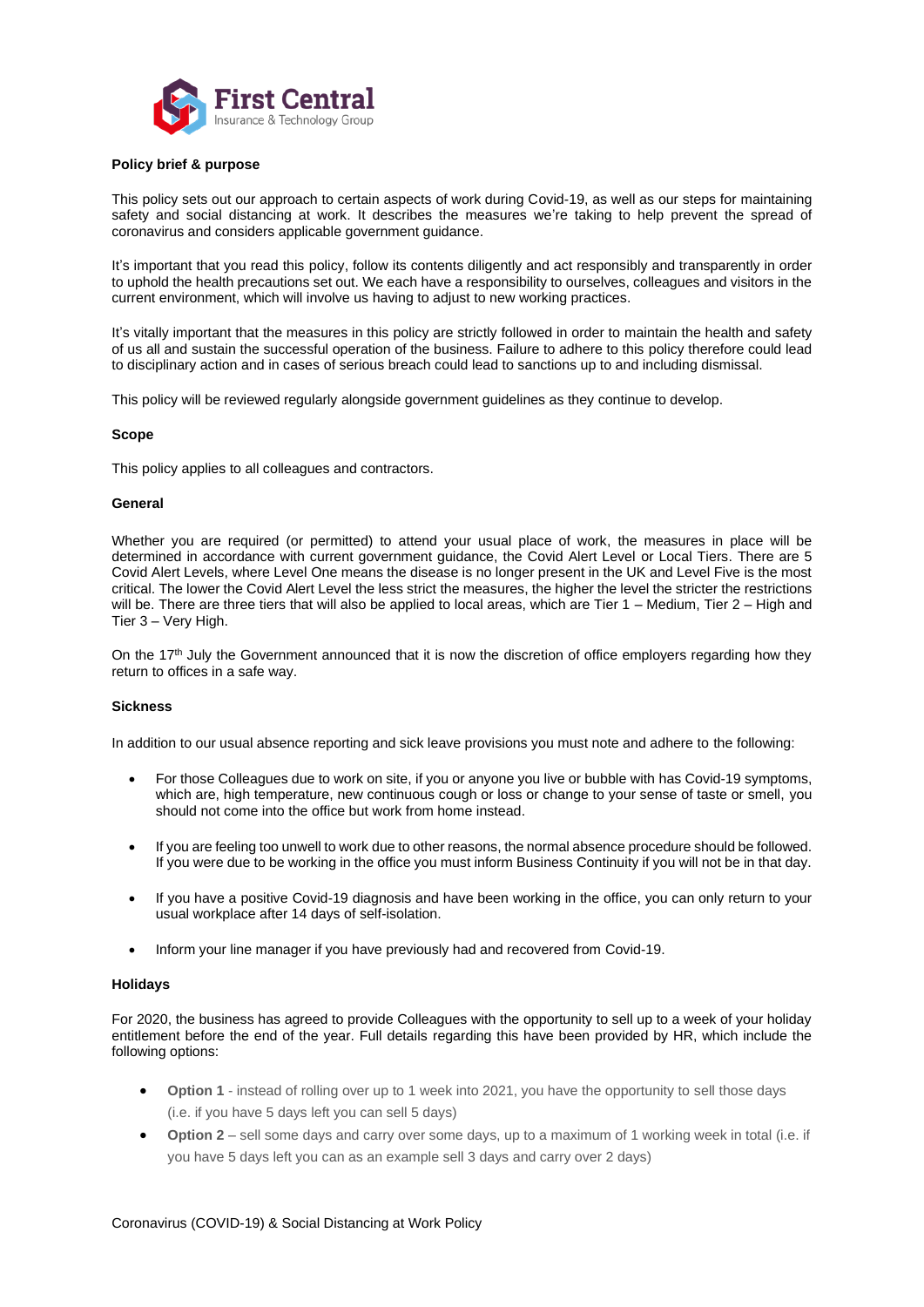

- **Option 3** carry over up to 1 week into 2021 (to be taken by the end of April 2021) (i.e. if you have 5 days left you can carry over these 5 days)
- **Option 4** take all your holiday entitlement by 1st January 2021

## **Parental Leave**

Colleagues with dependents will be entitled to a provision of two weeks full pay (inclusive of the normal dependents leave of 3 days) to allow them time off to care for them. This should support those who are unable to send their children to school or nursery. This will be in place from 17<sup>th</sup> March 2020 until year end, all leave must be recorded through SelectHR.

Colleagues may also amend their shift pattern to allow them time to care for their dependent, this must be agreed with the Line Manager. This could include starting earlier, finishing later or splitting the shift throughout the day.

#### <span id="page-3-0"></span>**Furlough**

As the organisation still requires and is able to provide roles to all Colleagues, a business decision has been made to not utilise the Governments Furlough Scheme.

#### **Working from home**

Whether you are required or permitted to attend the workplace will be determined by the applicable Covid Alert Level in place. We will keep you updated but if you are unsure whether you are required to attend your usual place of work, you should check with your line manager prior to returning to the office.

If you are feeling unwell and are unable to work, you should take this time as sick leave and report it accordingly.

There are several circumstances in which you may need to continue working at home or alter your shift pattern, including:

- If you have been in close contact or live/bubble with someone infected by or displaying Covid-19 symptoms. You should immediately inform your line manager. It is likely under government guidelines that you will need to self-isolate (currently for 14 days).
- If you are a parent and your child's school is closed. You should raise this with your line manager.
- If you need to provide care to a family member. This might involve caring for an unwell family member, a child or providing support to a vulnerable person not in your household. You should raise this with your line manager.
- If you have been in close contact with someone with Covid-19 and been contacted by an NHS Clinical Contact Caseworker (Track and Trace). It is likely under government guidelines that you will need to self-isolate (currently for 14 days). You should raise this with your line manager.

In each of the above cases, arrangements will be made for you to work from home. This may involve reduced hours if, for example, you will have caring responsibilities. Each circumstance will be considered on a case-bycase basis. In all cases where you are in contact with someone infected by or displaying Covid-19 symptoms you must not come into contact with your colleagues and you will not be permitted to return to your usual place of work until 14 days after that person's full recovery (assuming you remain symptom free).

It is advisable for all colleagues that are working from home to fill in a DSE homeworking questionnaire. Facilities will attempt to resolve any issues between 24-48 hour.

#### <span id="page-3-1"></span>**Travelling/commuting measures**

- Meetings should be held virtually, especially with those outside of the organisation (e.g. candidate interviews and partners).
- Visits to client's premises and travel for business is prohibited at this time. Public transport can be used to travel into the office, where there are no other options. If public transport is the only option possible and

Coronavirus (COVID-19) & Social Distancing at Work Policy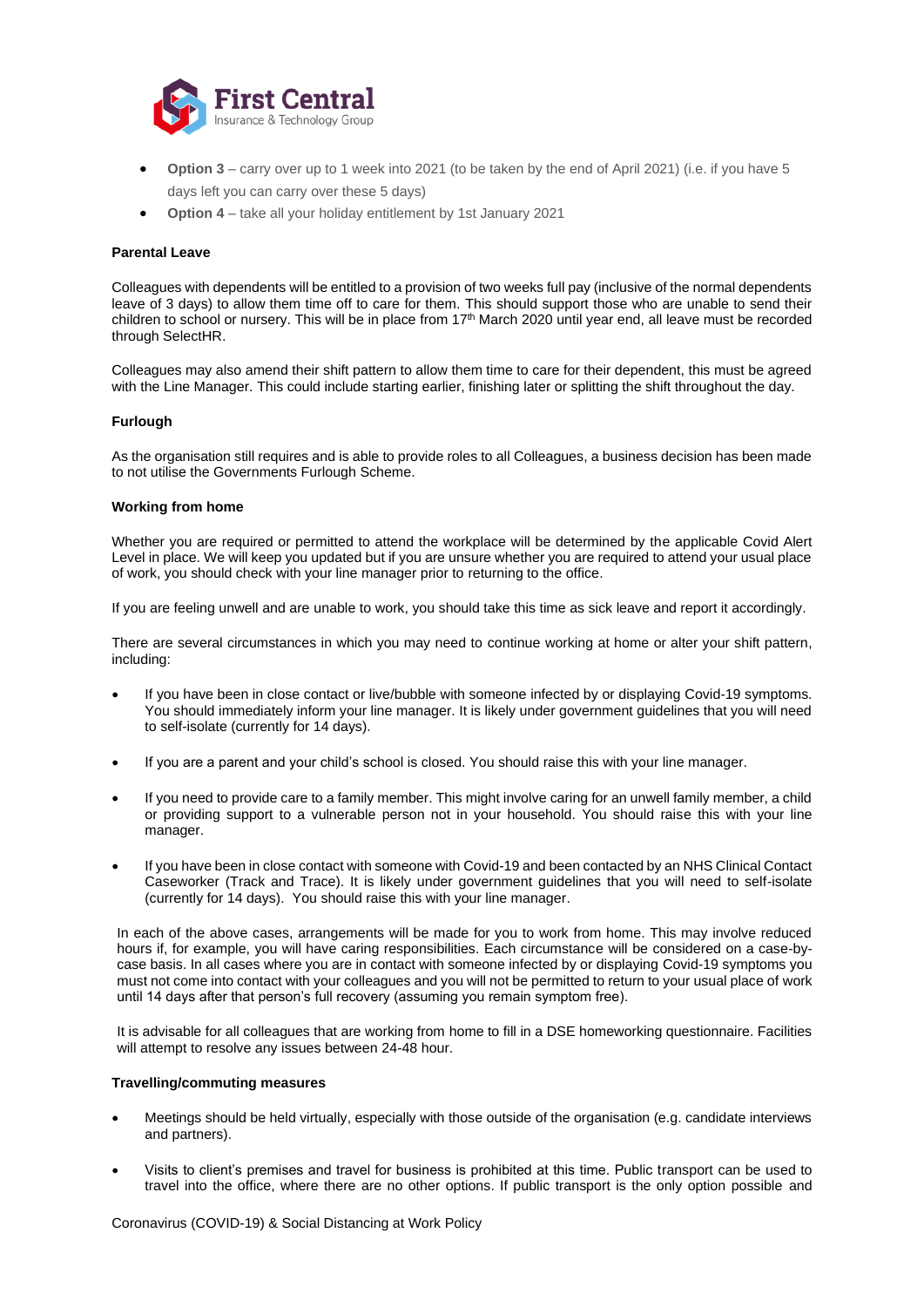

colleagues would prefer to work a staggered shift to avoid peak travel they should contact Business Continuity. There may be a requirement to wear face coverings in public areas and transport, colleagues will need to provide their own masks/coverings for this. We do have a supply of basic level masks we can provide if colleagues are struggling to get hold of them.

- Where possible you should carry hand sanitiser gel containing at least 60% alcohol and use as required. Handwashing should still be undertaken whenever practical.
- It is preferable that colleagues travel alone when using their vehicle. Periodic cleaning of hand contact surfaces of the vehicle is recommended.

## <span id="page-4-0"></span>**General hygiene rules**

- Wash your hands on arriving to your workplace, regularly throughout the day, after using the toilet, before eating and if you cough/sneeze into your hands. Follow the 20-second hand-washing rule. Hand sanitiser stations will be available on each floor.
- Cough/sneeze into your sleeve, preferably into your elbow. If you use a tissue, discard it properly and clean/sanitize your hands immediately.
- Open windows regularly where possible. Where windows do not open, there is a 100% fresh air supply from the mechanical units.
- Avoid touching your face, particularly eyes, nose, and mouth with your hands to help prevent infection.
- If you cough/sneeze regularly (and it is **not** a new persistent cough but a pre-existing issue, for example an allergy) please ensure that you follow the guidance above on coughing/sneezing and, as a courtesy, inform those working with you.
- If you start to exhibit symptoms such as a new persistent cough requiring you, under government guidelines, to self-isolate you should do so promptly and inform your line manager.
- Hand sanitiser stations in all premises are to be used when entering and leaving the building.
- In Capital House the small break out areas are to be used by a maximum of two persons at a time and should always be kept clean. Combined anti-bacterial and anti-viral spray will be available and should be used before and after making use of the facilities. Larger communal areas will be closed until further notice. All other locations you must use your desk to consume your food and drink.
- Measures will be put in place to ensure that the toilet facilities can be used by only one person at a time. You must respect these measures to ensure only one person at a time uses the toilet area.

#### <span id="page-4-1"></span>**Social distancing**

- Social distancing at local government guidelines is always maintained.
- You must be vigilant and adhere to all visible measures in place to help maintain social distancing e.g. floor markers and signage.
- There will be a requirement to wear face coverings on site during peak times in the Pandemic, for example during lockdown. This requirement will be for Colleagues to wear a face covering while moving around the premises and Colleagues are only permitted to remove their face covering while sat at their desk. Colleagues exempt from wearing a face covering should notify their Line Manager and HR. Due to an everchanging situation and restrictions in place, Colleagues will be notified when face coverings are required.
- During periods when face coverings are not mandatory within the office, First Central continues to be supportive of colleagues who choose to wear a face covering while moving around the office.
- While there is a requirement for a one-way route, this will be in effect at Capital House and Exchange Quay, with location specific quidelines provided during inductions to those returning on site.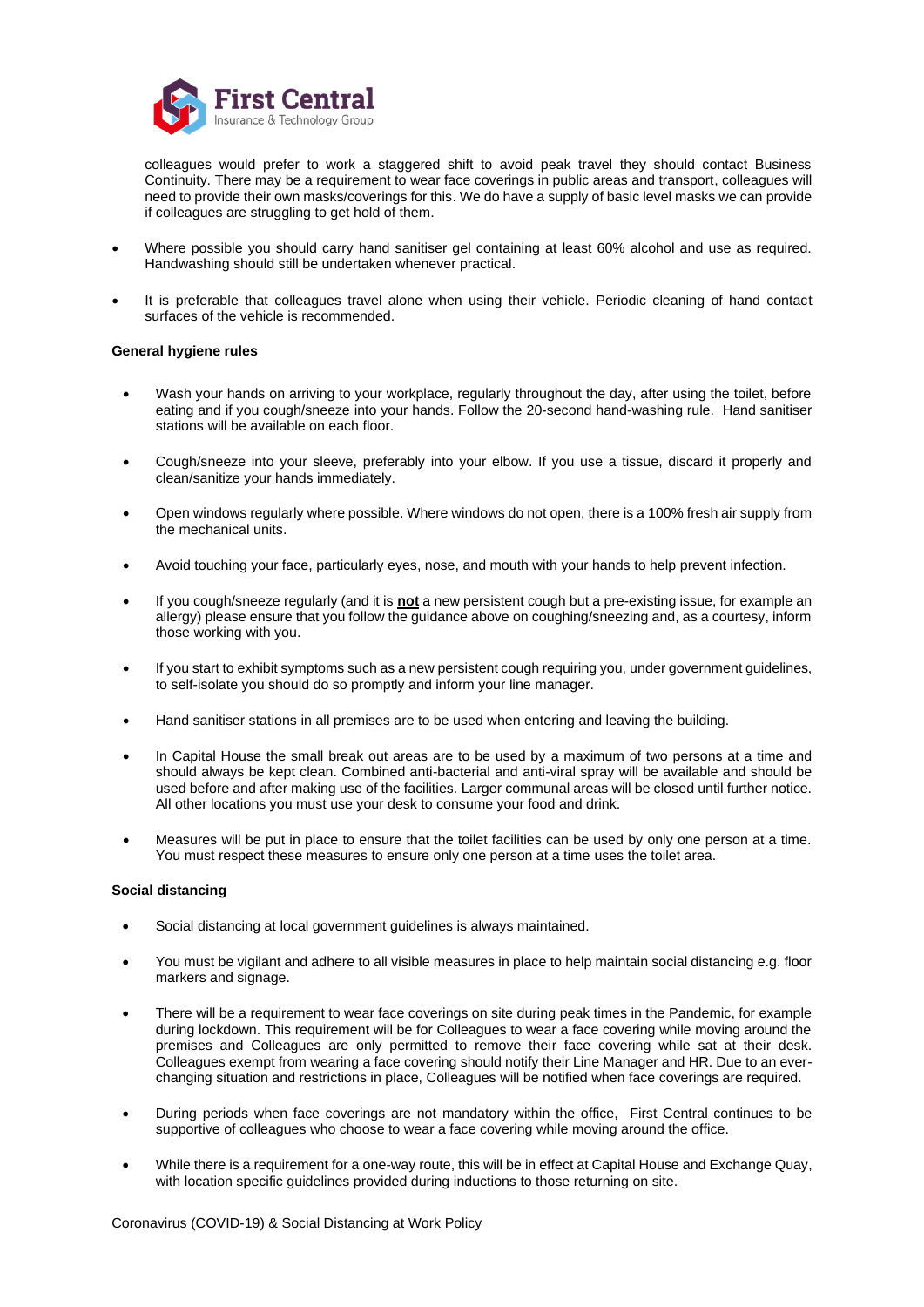

• Office layout will be reviewed, and changes made to allow for social distancing to be maintained. This will be kept under periodic review and adjusted as appropriate.

All floors will be open to colleagues in both Capital House and Exchange Quay, but colleagues working on site should only visit the floor they have a desk allocated on. All floors will be open at Park Court and colleagues are free to move around the office.

## <span id="page-5-0"></span>**Desk space**

- Seating plans will be provided for all locations, with seats allocated to enable adherence to social distancing measures in place at the time. These will be updated and communicated to all colleagues when necessary.
- No personal items, disposable cups or documents are to be left on the desk when you leave it. It is essential that each desk is left completely clear to enable effective cleaning and due to colleagues sharing via the booking approach.
- Colleagues will not be allocated a locker at this stage, but if needed should contact Facilities to arrange this.

#### <span id="page-5-1"></span>**General arrangements**

There will be clear guidelines in place for those returning to premises in relation to several measures, which will include:

- Food deliveries to First Central premises;
- Kitchen equipment and supplies;
- The use of meeting rooms;
- Visitors and colleagues permitted on site and how to arrange access when required;
- The use of lifts and stairwells;
- Frequency of Facilities colleagues on site at each location;
- The use of paper towels and sanitisers; and
- The handling of post in each location.

Full details of the specific guidelines in place for these measures can be found in the 'Return to Work Guides', which can be obtained from the Business Continuity Team.

#### **Support for colleagues**

- Mental Health First Aiders (MHFAs) are contactable on Microsoft Teams and email for colleagues to contact if you are experiencing emotional distress or a mental health issue
- Employee Assistance Programme (EAP) is a free service available to all colleagues to help you deal with personal problems that are impacting you, this is a telephone-based service
- Employee Consultative Committee (ECC) are a point of contact for colleagues to raise any suggestions or recommendations

## <span id="page-5-2"></span>**Communication**

We are encouraging managers to conduct regular 1 to 1s – with a key focus being on health, safety and well-being, discussing adjustments, what support might be required to facilitate work, changes in services or procedures and changes to work duties, tasks or patterns.

Whilst some colleagues may return to the workplace, others may be working from home. Regular communications should be maintained by appropriate methods, e.g. Microsoft Teams, email and telephone.

Coronavirus (COVID-19) & Social Distancing at Work Policy